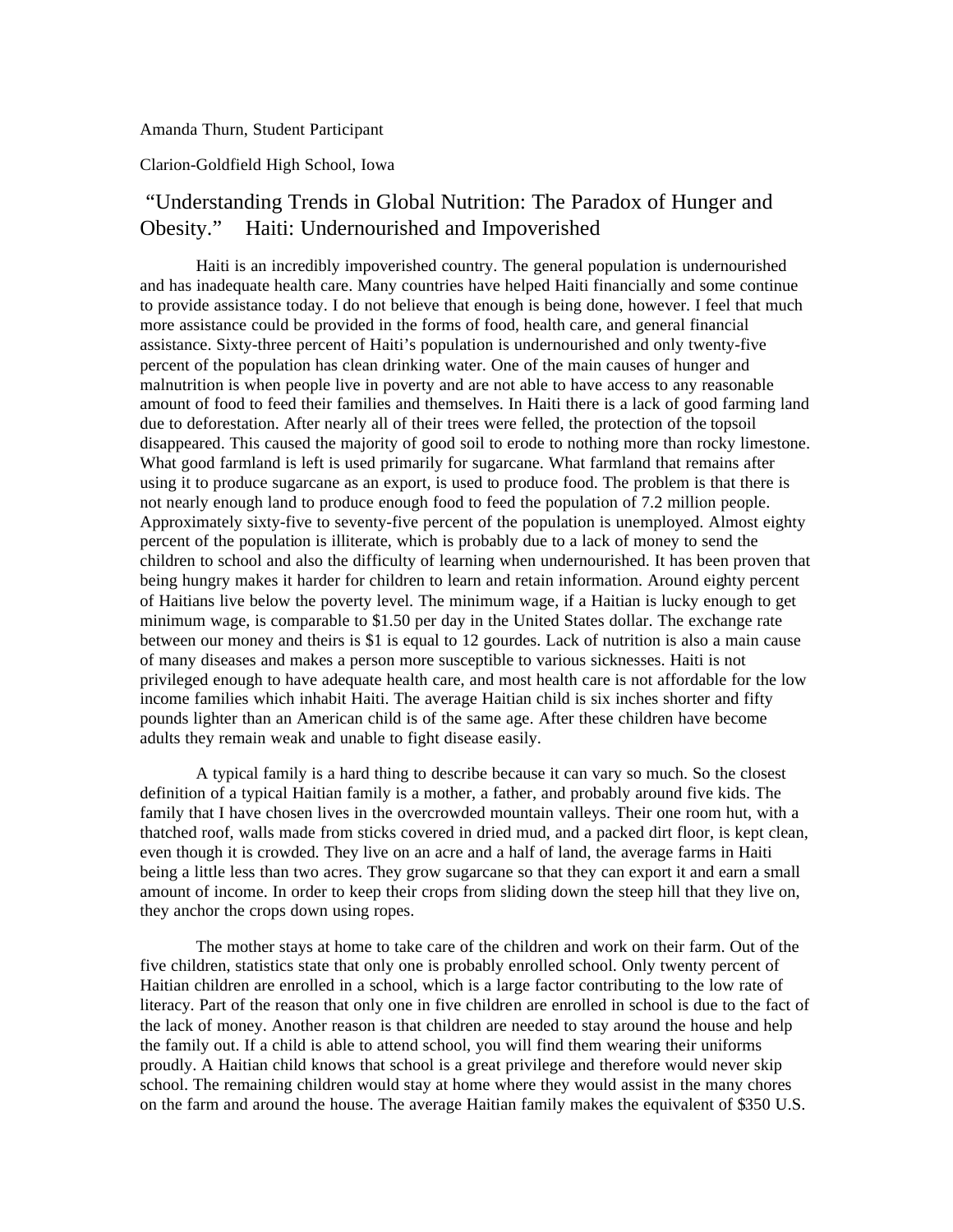dollars. After you calculate the cost of living their income is comparable to a little less than \$700.

The family has a very poor diet. This family is very lucky to have clean drinking water even though they have to walk a good distance to retrieve it. Over sixty-five percent of the population does not have access to safe drinking water. This family has drinking water but does not have an ample amount of food. Breakfast is usually a cup of coffee and, if they have bread or the supplies to make bread, a slice of bread with their coffee. They usually eat one small meal a day, partaking in the lowest amount of calories in the Americas. Their diets are rich in starches. A typical meal consists of rice and beans. They rarely eat meat because it is a commodity they cannot afford. If rice is not in season, their one meager meal will usually be porridge made of corn or sorghum. To satisfy hunger pains some people chew on green mangos or the stalks of sugarcanes. This lack of nutrition and protein leads to the occurrence of many chronic and fatal diseases. According to the statistics, this family will lose one of their children before they turn five years old because only four out of five children live past the age of five years. After a person gets sick, they would have to be extremely lucky to be able to get a hospital bed as there is one hospital bed for each 10,000 inhabitants, and hospitals are only located in the urban areas with only 1,000 physicians. My family would end up going to a voodoo pri they would have to be extremely lucky to be able to get a hospital bed as there is one hospital bed for each 10,000 inhabitants, and hospitals are only located in the urban areas with only 1,000 physicians. My family would end up going to a voodoo pri they would have to be extremely lucky to be able to get a hospital bed as there is one hospital bed for each 10,000 inhabitants, and hospitals are only located in the urban areas with only 1,000 physicians. My family would end up going to a voodoo pri they would have to be extr also be able to consume a slice of bread with their coffee every morning. Additional money would mean that more of their children would be able to be sent to school and educated, which would, in turn, increase the literacy rate of the country and eventually even effect the way that the government is controlled. The family would be able to afford a larger house if they had more money and also a larger farm. These things may not seem necessary but it would help them lead an even more successful life. Having health care provided in the rural areas would help save lives, and even be preventative for some sicknesses. They would need hospitals provided in the rural areas and also physicians.

Reducing the poverty level of Haiti would decrease the number of undernourished people. I believe this because the majority of the people in Haiti live in poverty and approximately the same percentage of people who live in poverty are malnourished. If assistance were to be provided to help Haitians have a higher income, they would be able to afford more food that is healthier for their diets. Many people in Haiti farm, but they are not able to produce enough of the crops that are beneficial health wise. They also produce many crops that they export and not necessarily the food that they need to stay healthy and provide for their families. Possibly if they were to switch their major crops to rice and corn instead of coffee and sugarcane they would have a better food supply. If various countries either provided financial assistance or gave Haiti food of some sort, I think that Haiti would start to prosper.

The poverty level plays a major factor for my family. They do not have the ability to produce enough of the food that is necessary for them to be healthy and well-nourished. They also do not make enough income off of their crops to provide them with sufficient nutrients. The problem of low income is partially due to the existing environmental problems, but poverty is also causing the environment to have more of a problem. The land is generally not fertile enough to produce much food, and if they keep planting crops year after year it will not help the land. Low income is definitely an economic problem. Haiti's economy cannot and will not prosper without money being invested into it and without ample income, my family will not have much money to invest in anything, including food.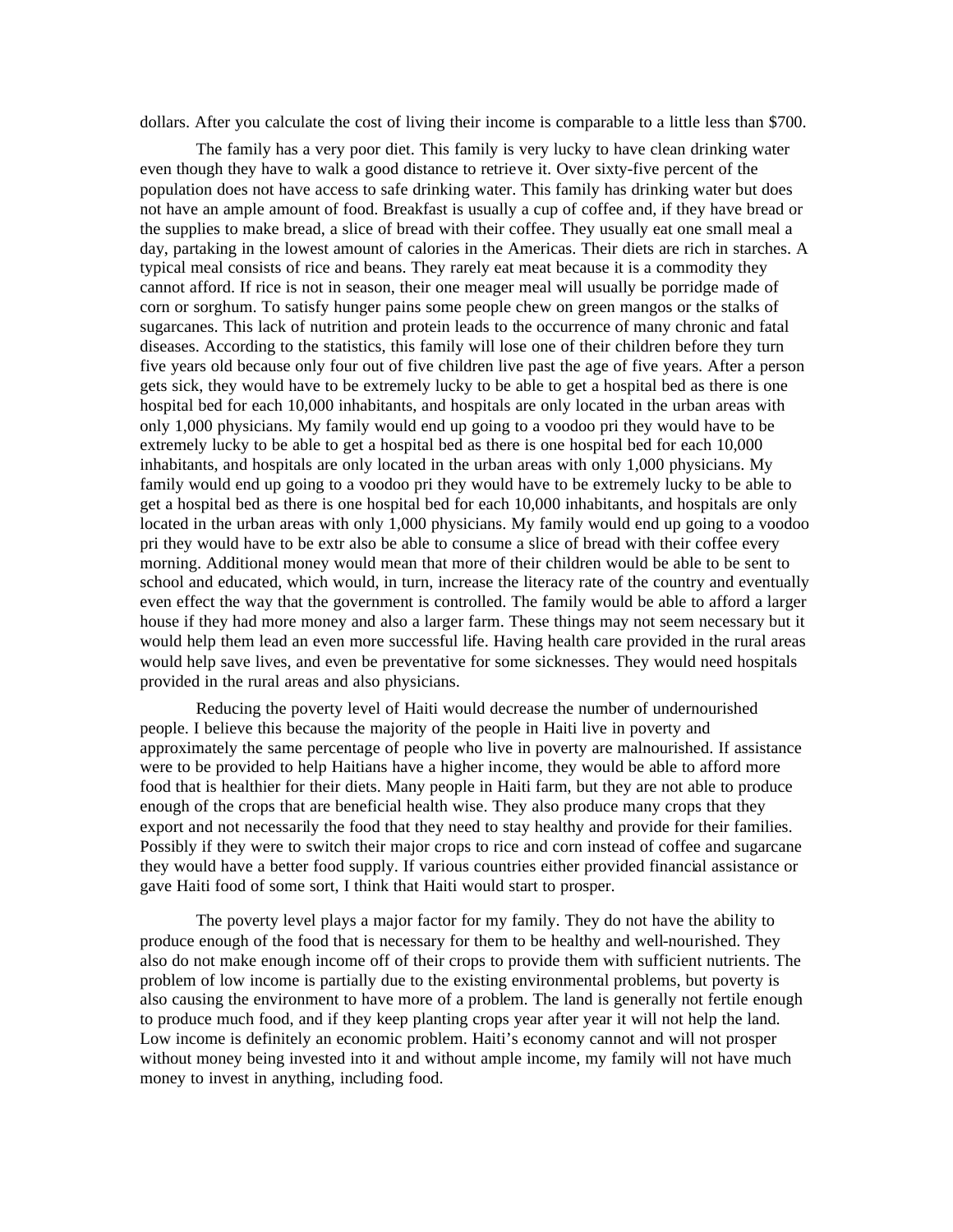The situation of poverty is extremely severe in Haiti. When at least sixty-five percent of the population is unemployed, there is definitely a severe lack of income. Most families are relying on income from their own crops, where a small number of families rely on a dependable income. With minimum wage at \$1.50 a day, not much is able to be purchased and families are stretching every penny that they possess to try to feed their families, let alone school them, clothe them, and provide medical care for them. Nutritional requirements are generally not met due to the lack of a good, reliable income. Haitian families rely on eating starches at every meal that they consume but on rare occasions they will eat meat. The environment has been degraded and biodiversity is beginning to diminish.

Women in Haiti are exceedingly disadvantaged. They have the responsibilities of taking care of the crops after they have been planted. Women are also in charge of caring for whatever livestock they own, if they own any. They are also provide food and prepare the meals. Women are also relied heavily upon for the income of the family. Women are in charge of selling crops and produce at the market which is sometimes the only income a family has. They are also expected to control all of the domestic aspects of the life of the family.

Poverty has increased lately. After various hurricanes have struck Haiti, they destroyed the Haitians houses, farmland, hospitals, stores, and various assets. Many families, including my chosen family, have been affected by this and have suffered because of it. They are now eating a smaller amount than before because less food is now available. They also have a reduced amount of clean drinking water available for them.

By improving the wealth distribution fewer families would starve. The child mortality rate would also be more likely to improve if all of the children were well nourished and did not have weakened immune systems. By increasing the wealth of Haiti, more hospitals and doctors could be provided. This could lessen the infant mortality rate which is now a little more than one in ten. More wealth could also mean that improvements may possibly be made in water quality which would also prevent more sicknesses and child and adult deaths. If wealth was increased then people might not have to rely so heavily on crops which would hopefully help prevent the depletion of the layer of topsoil that is already almost exhausted now. Women might not have to be relied so heavily upon and farmers might be able to make more money for their crops if they are better cared for and grown in a more environmental way.

There are many ways that countries from around the world and international organizations could help the inhabitants of Haiti. One way would simply be financial assistance. Perhaps the crops could be bought at a higher price than usual to help the farmers make a improved living. Money could also be donated to the government of Haiti to get a welfare program started so that fewer people would starve and more could be well fed and educated. Another way to help would be to send physicians and nurses to Haiti to help care for the numerous needs of the ailing. It would also help to have more hospitals built with better facilities for treating the sick. Maybe assistance could be provided to help educate Haitians on how to maintain the land so that the natural resources, such as the topsoil, are not depleted quickly and so they could produce a larger and better quality crop. Livestock could be sent to the Haitian farmers to help in nourishing the people of Haiti by providing their diets with protein. More schools could be provided to help educate the people of Haiti. All of these things would help Haiti's economy prosper which, in turn, would help the people of Haiti become better nourished and more healthy.

Any assistance that people could provide would help Haiti. They could become a prosperous nation if they were given the necessary knowledge for helping to make their country a better place. Malnourishment is definitely a major obstacle that the Haitians can overcome if different organizations and countries pull together and help. Aid could be provided in many